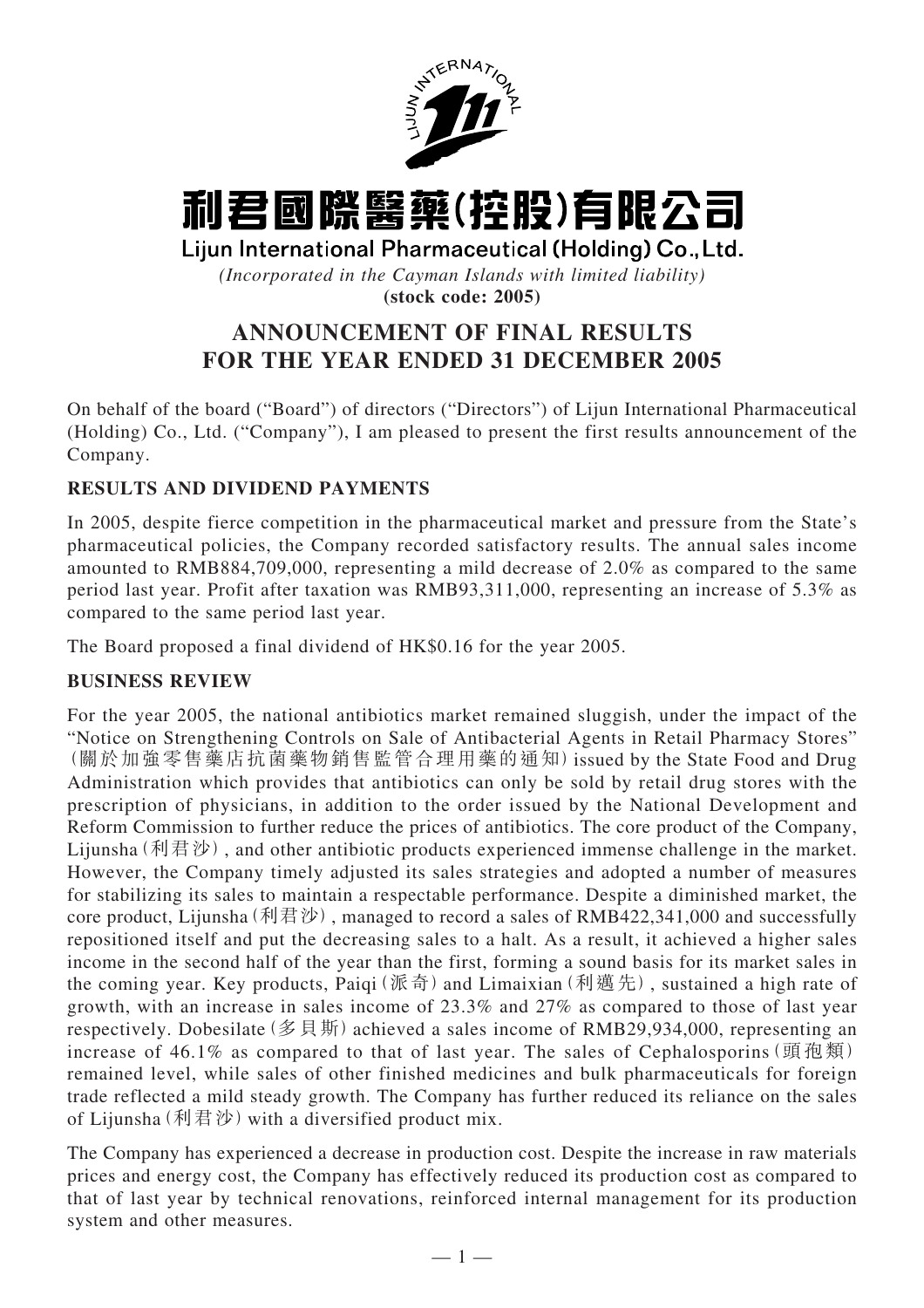The research for new products has reaped tremendous results. In the year 2005, the Company has obtained production permits for 27 new products and has completed the registration for non-prescriptive medicine in respect of Dobesilate (多貝斯) and 6 Chinese medicinal products, thus enriching its product mix for non-prescriptive medicines. The Company has also obtained 3 State Utility Patents. With continuous fruitful development of new products, the Company has put the industrialized production of new products in its full gear. Up to now, 13 new products have been successfully put into industrialized production and started to be launched onto the market, including Azithromycin Dispersible Tablets (阿奇霉素分散片), Potassium Dehydroandrographolide Succinate for Injection (穿琥寧凍乾粉針) and OTC Dobesilate (多貝 斯). In the coming years, new products put into industrialized production will reach a peak in terms of both quantity and rate.

## **OUTLOOK**

Antibiotics products will remain the focal sale product of the Company in 2006. Efforts to adjust to the markets of Lijunsha(利君沙) and other products and to establish first-tier and second-tier agent networks throughout the People's Republic of China ("PRC") will continue, and these will be paralleled by moves to increase sales in rural markets and markets in small to medium cities. With the State's investment into rural medical systems and the emergence of new models of cooperative medical services in rural areas, there is immense growth potential in the rural markets. Meanwhile, in medium to large cities, the Company will prioritise the promotion of Paiqi(派奇), Limaixian(利邁先) and Cephalosporins(頭孢類) products. It is the Company's objective to maintain the Company's leading position in Macrolide antibiotics(大環內脂抗生 素) in the PRC.

In the meantime, the Company will devote to the development of non-antibiotics medicines and non-prescriptive products to continue enhancing its product mix and reinforce its efforts to develop value-added end products. In particular, the market of OTC products in the PRC has seen swift growth at double-digit rate, reflecting the potential in this area. The Company will focus on developing and building up the market of OTC Dobesilate (多貝斯) and other products this year to facilitate them becoming one of the focal products of the Company.

In the year 2006, the Company is planning to start building one production line for modern oral solution, one for modern soft capsules and expanding the production line for lyophilized powder for injection. These three production lines will mainly be used for manufacturing new products, including several new products with the patents owned by the Company. The order for the equipments for the new production lines has already been placed, and it is estimated that the two production lines for modern oral solution and modern soft capsules will be completed by the end of the year. By then, a number of the Company's new products will be launched onto the market to further enrich its product offer.

In summary, we believe that the hardest time is already a history for us, and look forward to the regaining of momentum in terms of our sales. The development of new products will also reap better results.

Every member of the Company will unite their efforts and strive for satisfactory returns for the shareholders.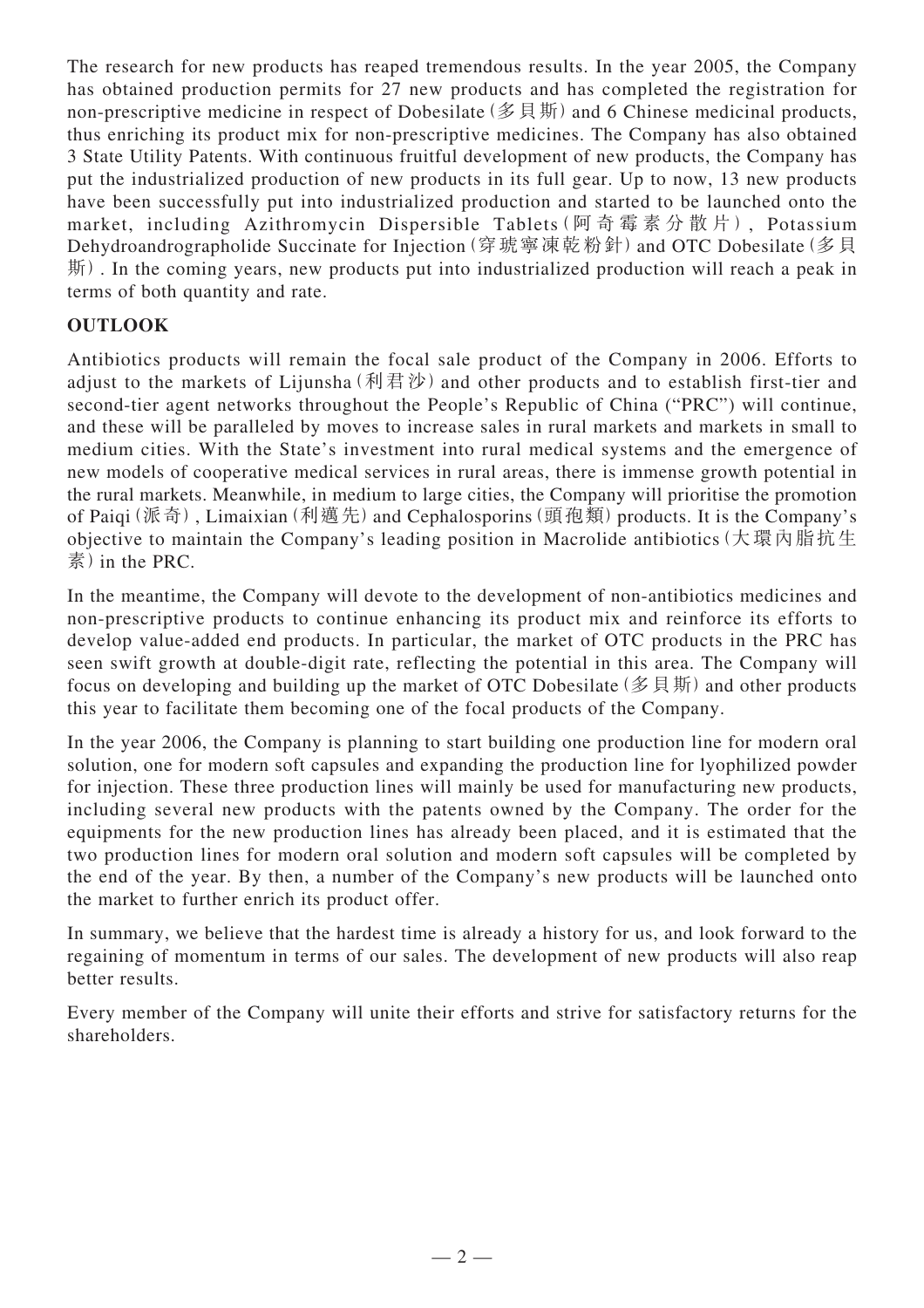## **CONSOLIDATED INCOME STATEMENT**

*For the year ended 31 December 2005*

|                                                                                                                                    |                | <b>Year ended 31 December</b> |                |
|------------------------------------------------------------------------------------------------------------------------------------|----------------|-------------------------------|----------------|
|                                                                                                                                    |                | 2005                          | 2004           |
|                                                                                                                                    | <b>Note</b>    | <b>RMB'000</b>                | <b>RMB'000</b> |
| Sales                                                                                                                              | $\mathfrak{Z}$ | 884,709                       | 903,006        |
| Cost of goods sold                                                                                                                 |                | (436, 842)                    | (449, 318)     |
| <b>Gross profit</b>                                                                                                                |                | 447,867                       | 453,688        |
| Other gains $-$ net                                                                                                                | $\mathfrak{Z}$ | 2,077                         | 2,100          |
| Selling and marketing costs                                                                                                        |                | (202,793)                     | (220, 599)     |
| General and administrative expenses                                                                                                |                | (108, 414)                    | (96, 686)      |
| <b>Operating profit</b>                                                                                                            |                | 138,737                       | 138,503        |
| Finance costs                                                                                                                      |                | (7,069)                       | (7,111)        |
| Profit before income tax                                                                                                           |                | 131,668                       | 131,392        |
| Income tax expense                                                                                                                 | 4, 5           | (15, 122)                     | (22, 331)      |
| Profit for the year                                                                                                                |                | 116,546                       | 109,061        |
| Attributable to:                                                                                                                   |                |                               |                |
| Equity holders of the Company                                                                                                      |                | 93,311                        | 88,632         |
| Minority interest                                                                                                                  |                | 23,235                        | 20,429         |
|                                                                                                                                    |                | 116,546                       | 109,061        |
| Earnings per share for profit attributable to<br>the equity holders of the Company during<br>the year (expressed in RMB per share) |                |                               |                |
| — Basic                                                                                                                            | 7              | 0.44                          | 0.42           |
| <b>Dividends</b>                                                                                                                   | 6              | 48,367                        |                |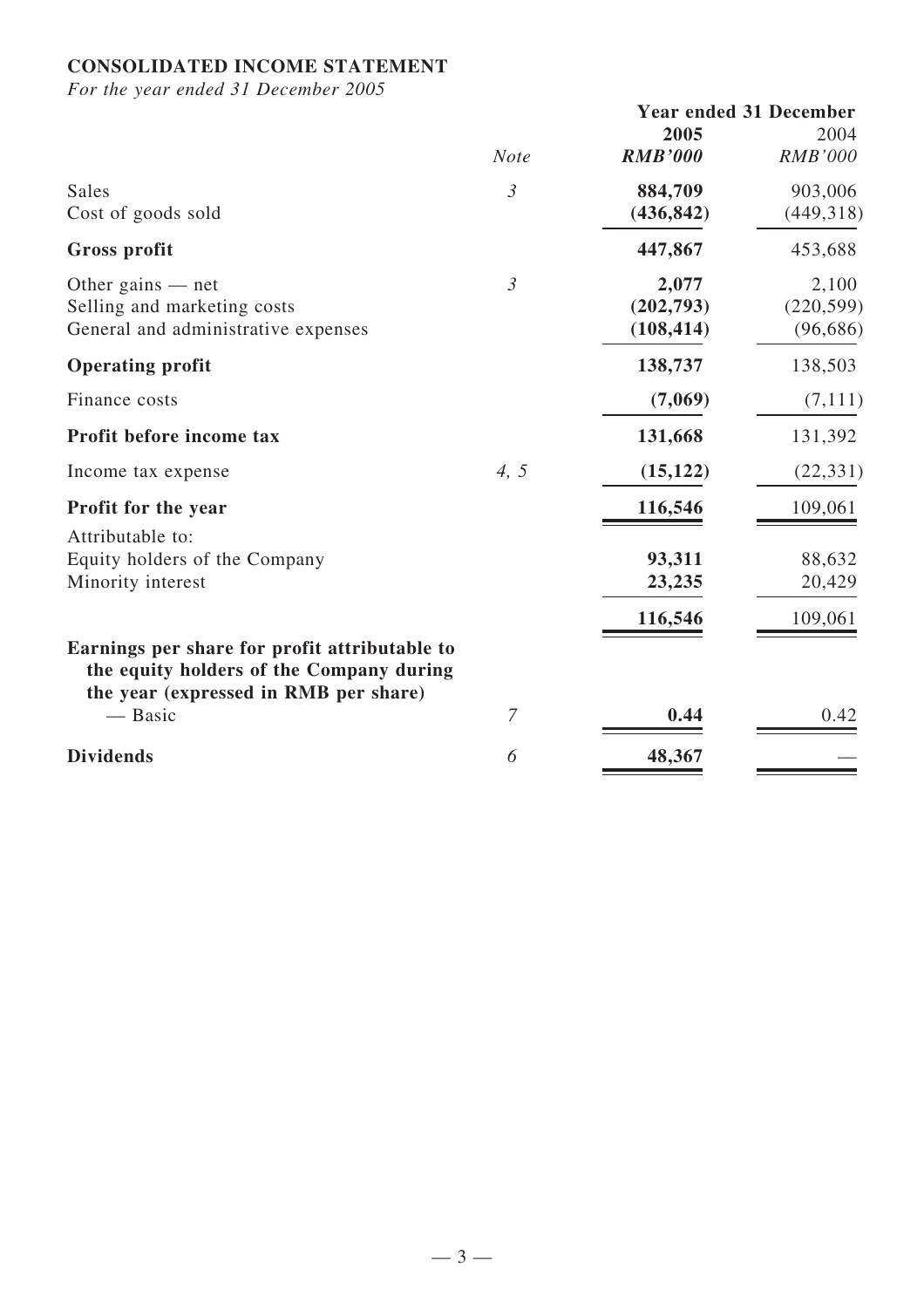## **CONSOLIDATED BALANCE SHEET**

*As at 31 December 2005*

| $\mu$ as a $\mu$ $\mu$ becomposed $\mu$                                          |             | As at 31 December |                   |
|----------------------------------------------------------------------------------|-------------|-------------------|-------------------|
|                                                                                  |             | 2005              | 2004              |
|                                                                                  | <b>Note</b> | <b>RMB'000</b>    | <b>RMB'000</b>    |
| <b>ASSETS</b><br><b>Non-current assets</b>                                       |             |                   |                   |
| Property, plant and equipment                                                    |             | 336,726           | 335,313           |
| Land use rights                                                                  |             | 7,014             | 10,014            |
| Deferred income tax assets                                                       | 5           | 7,436             | 22,558            |
| Available-for-sale financial assets/Other investments                            |             | 609               | 609               |
| Goodwill                                                                         |             |                   | 601               |
|                                                                                  |             | 351,785           | 369,095           |
| <b>Current assets</b>                                                            |             |                   |                   |
| Inventories<br>Trade and bills receivables                                       | 8           | 93,385            | 81,059            |
| Prepayments, deposits and other receivables                                      |             | 151,326<br>66,000 | 153,984<br>43,802 |
| Bank and cash balances                                                           |             | 275,122           | 138,674           |
|                                                                                  |             | 585,833           | 417,519           |
| <b>Total assets</b>                                                              |             | 937,618           | 786,614           |
| <b>EQUITY</b>                                                                    |             |                   |                   |
| Capital and reserves attributable<br>to the Company's equity holders             |             |                   |                   |
| Share capital                                                                    |             | 151,468           |                   |
| Other reserves                                                                   |             | 228,505           | 214,701           |
| Retained earnings                                                                |             |                   |                   |
| - Proposed final dividends                                                       |             | 48,367            |                   |
| — Others                                                                         |             | 72,385            | 44,617            |
|                                                                                  |             | 500,725           | 259,319           |
| <b>Minority interest</b>                                                         |             | 93,647            | 86,022            |
| <b>Total equity</b>                                                              |             | 594,372           | 345,341           |
| <b>LIABILITIES</b>                                                               |             |                   |                   |
| <b>Non-current liabilities</b>                                                   |             |                   | 3,000             |
| Long-term bank loans<br>Long-term payables                                       |             | 16,512            | 15,342            |
| Shareholders' loan                                                               |             |                   | 47,594            |
|                                                                                  |             | 16,512            | 65,936            |
| <b>Current liabilities</b>                                                       |             |                   |                   |
| Trade and bills payables                                                         | 9           | 60,264            | 48,282            |
| Deposits and advance receipts from customers                                     |             | 14,516            | 32,235            |
| Accruals and other payables                                                      |             | 108,831           | 117,718           |
| Income tax payable                                                               |             | 14,628            | 17,456            |
| Dividend payable                                                                 |             | 14,763            | 24,743            |
| Short-term bank loans                                                            |             | 108,000           | 122,000           |
| Current portion of long-term bank loans<br>Current portion of long-term payables |             | 5,000<br>732      | 12,000<br>903     |
|                                                                                  |             | 326,734           | 375,337           |
| <b>Total liabilities</b>                                                         |             | 343,246           | 441,273           |
| <b>Total equity and liabilities</b>                                              |             | 937,618           | 786,614           |
| Net current assets                                                               |             | 259,099           | 42,182            |
| Total assets less current liabilities                                            |             | 610,884           | 411,277           |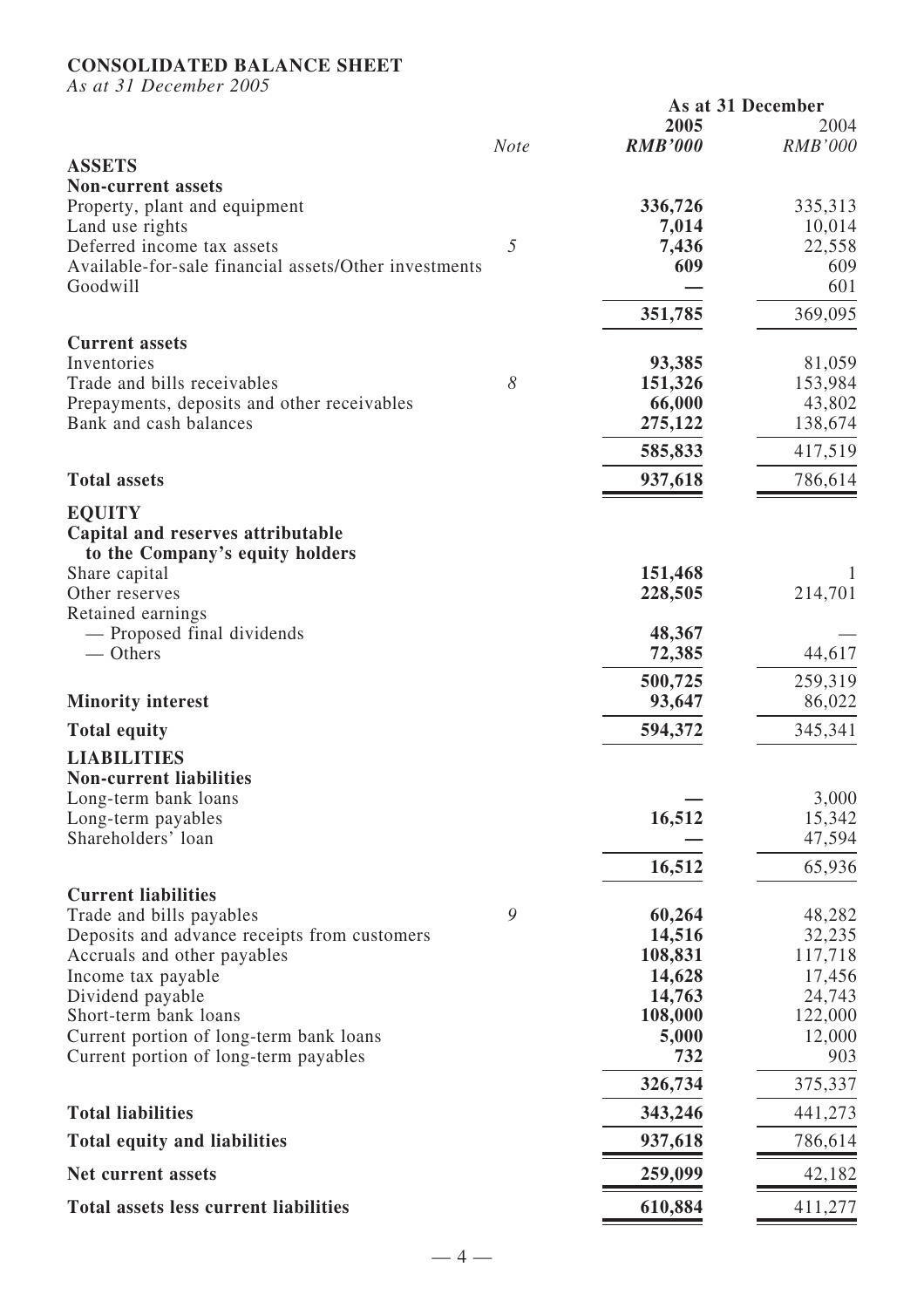#### *Notes:*

#### **1. Basis of presentation**

The Company and its subsidiaries ("Group") resulting from the reorganisation of the corporate structure as referred to the prospectus of the Company dated 2 December 2005 ("Prospectus") is regarded as a continuing entity. Accordingly, the consolidated financial statements have been prepared on the merger basis as if the Company had been the holding company of the companies comprising the Group throughout the years, or from their respective dates of incorporation/establishment or effective acquisition by the Group, where this is a shorter period.

#### **2. Summary of significant accounting policies**

The principal accounting policies applied in the preparation of these consolidated financial statements are set out below. These policies have been consistently applied to all the years presented, unless otherwise stated.

#### **Basis of preparation**

The consolidated financial statements of the Group have been prepared in accordance with Hong Kong Financial Reporting Standards (the "HKFRS"). The consolidated financial statements have been prepared under the historical cost convention, except for fair value adjustments on available-for-sale investments.

The preparation of financial statements in conformity with HKFRS requires the use of certain critical accounting estimates. It also requires management to exercise its judgement in the process of applying the Company's accounting policies. The areas involving a higher degree of judgement or complexity, or areas where assumptions and estimates are significant to the consolidated financial statements, are disclosed in the 2005 annual report.

In 2005, the Group adopted the new/revised standards and interpretations of HKFRS below, which are relevant to its operations. The comparatives of prior years have been amended as required, in accordance with the relevant requirements.

| HKAS <sub>1</sub>   | <b>Presentation of Financial Statements</b>                           |
|---------------------|-----------------------------------------------------------------------|
| HKAS <sub>2</sub>   | Inventories                                                           |
| HKAS <sub>7</sub>   | <b>Cash Flow Statements</b>                                           |
| HKAS <sup>8</sup>   | Accounting Policies, Changes in Accounting Estimates and Errors       |
| HKAS 10             | Events after the Balance Sheet Date                                   |
| HKAS 16             | Property, Plant and Equipment                                         |
| HKAS 17             | Leases                                                                |
| HKAS <sub>21</sub>  | The Effects of Changes in Foreign Exchange Rates                      |
| HKAS <sub>23</sub>  | <b>Borrowing Costs</b>                                                |
| HKAS <sub>24</sub>  | <b>Related Party Disclosures</b>                                      |
| HKAS <sub>27</sub>  | Consolidated and Separate Financial Statements                        |
| HKAS <sub>28</sub>  | Investments in Associates                                             |
| HKAS 32             | Financial Instruments: Disclosures and Presentation                   |
| HKAS 33             | Earnings per Share                                                    |
| HKAS 36             | Impairment of Assets                                                  |
| HKAS 38             | Intangible Assets                                                     |
| HKAS 39             | Financial Instruments: Recognition and Measurement                    |
| HKAS 39 (Amendment) | Transaction and Initial Recognition of financial Assets and Financial |
| Liabilities         |                                                                       |
| HKAS-Int 15         | Operating Leases — Incentives                                         |
| HKFRS 3             | <b>Business Combinations</b>                                          |

The adoption of new/revised HKASs 1, 2, 7, 8, 10, 16, 21, 23, 24, 27, 28, 33 and HKAS-Int15 did not result in substantial changes to the Group's accounting policies. In summary:

- HKAS 1 has affected the presentation of minority interest, share of net results of associates and other disclosures.
- HKASs 2, 7, 8, 10, 16, 23, 27, 28, 33 and HKAS-Int 15 had no material effect on the Group's policies.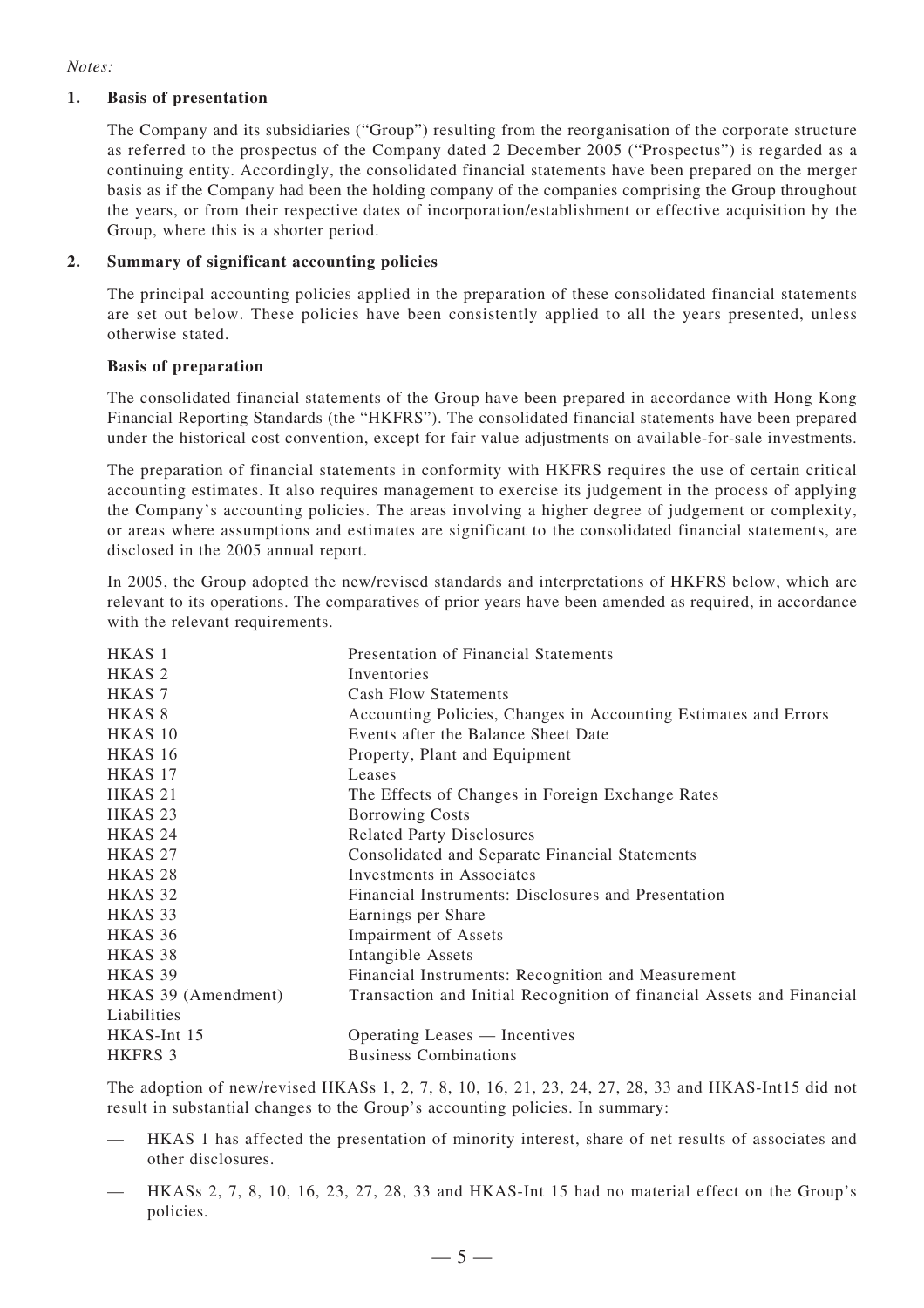- HKAS 21 had no material effect on the Group's policy. The functional currency of each of the consolidated entities has been re-evaluated based on the guidance to the revised standard. All the Group entities have the same functional currency as the presentation currency for respective entity financial statements.
- HKAS 24 has affected the identification of related parties and some other related-party disclosures.

The adoption of revised HKAS 17 has resulted in a change in the accounting policy relating to the reclassification of land use rights from property, plant and equipment to operating leases. The up-front prepayments made for the land use rights are expensed in the income statement on a straight-line basis over the period of the lease or when there is impairment, the impairment is expensed in the income statement. In prior years, the land use rights was treated as property, plant and equipment and therefore accounted for at cost less accumulated depreciation and accumulated impairment.

The adoption of HKASs 32 and 39 has resulted in a change in the accounting policy relating to the classification of available-for-sale financial assets.

The adoption of HKFRS 3, HKAS 36 and HKAS 38 results in a change in the accounting policy for goodwill. Until 31 December 2004, goodwill was:

- Amortised on a straight line basis over a period of 10 years; and
- Assessed for an indication of impairment at each balance sheet date.

In accordance with the provision of HKFRS 3:

- The Group ceased amortisation of goodwill from 1 January 2005;
- Accumulated amortisation as at 31 December 2004 has been eliminated with a corresponding decrease in the cost of goodwill;
- From the period ended 30 June 2005 onwards, goodwill is tested annually for impairment, as well as when there is indication of impairment.

The Group has reassessed the useful lives of its intangible assets in accordance with the provisions of HKAS 38. No adjustment resulted from this reassessment.

All changes in the accounting policies have been retrospectively made in accordance with the respective transitional provisions, wherever required or allowed. The accounting policies set out below have been consistently applied throughout the Relevant Periods, other than:

HKAS 39 — generally does not permit to recognise, derecognise and measure financial assets and liabilities in accordance with this standard on a retrospective basis.

HKFRS 3 — prospectively after 1 January 2005.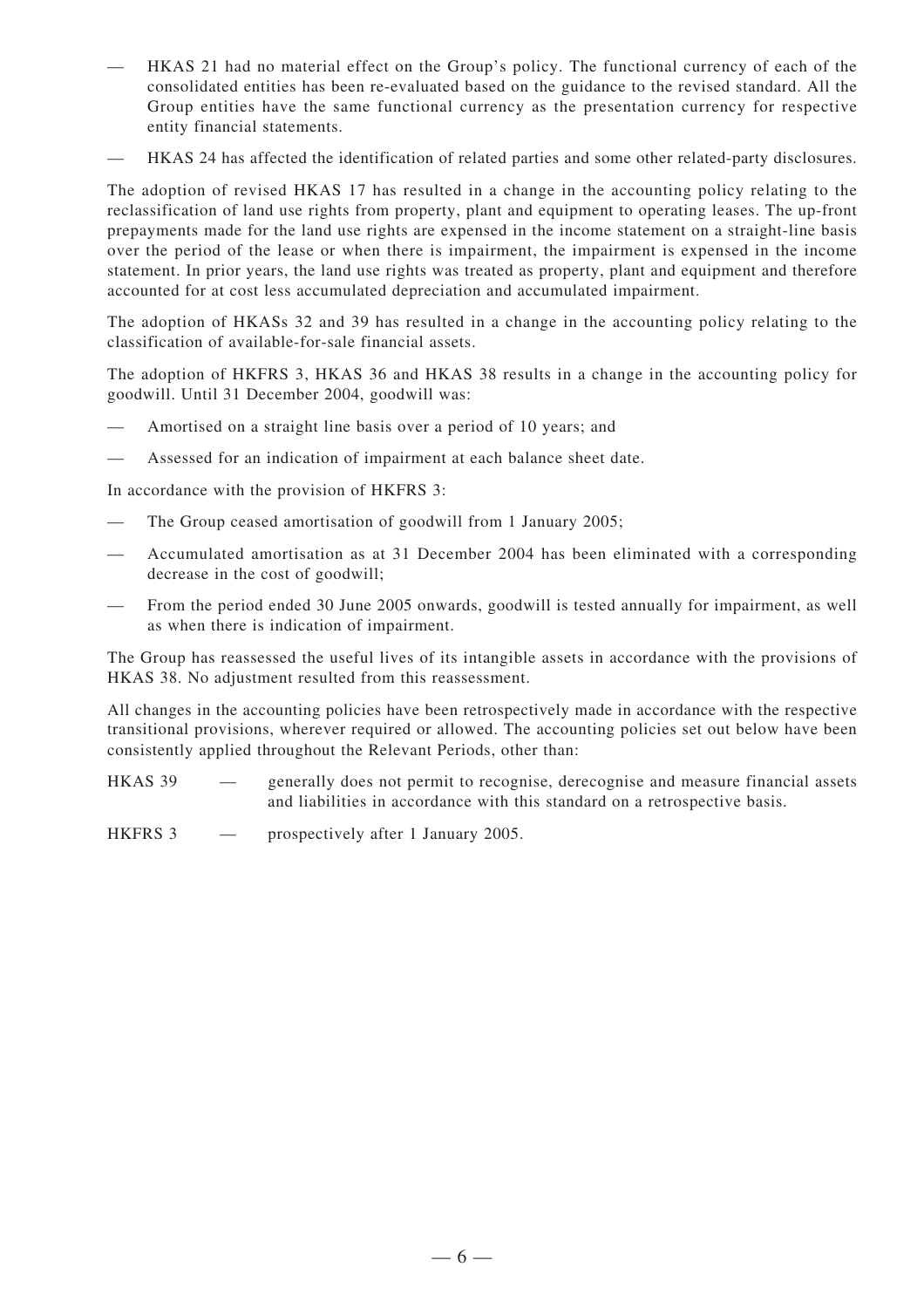#### **3. Sales, other gains and segment information — Group**

#### **(a) Sales and other gains**

The Group is principally engaged in the manufacturing and sale of pharmaceutical products. Revenue recognised is as follows:

|                                           | <b>Year ended 31 December</b> |                |
|-------------------------------------------|-------------------------------|----------------|
|                                           | 2005                          | 2004           |
|                                           | <b>RMB'000</b>                | <b>RMB'000</b> |
| Sales:                                    |                               |                |
| - Sales of pharmaceutical products        | 880,452                       | 897,029        |
| - Sales of raw materials and by products  | 847                           | 1,473          |
| — Processing income                       | 3,410                         | 4,504          |
|                                           | 884,709                       | 903,006        |
| Other gains $-$ net:                      |                               |                |
| — Interest income                         | 1,569                         | 1,735          |
| $-$ Subsidy income*                       |                               | 100            |
| - Gain of investment disposal**           |                               | 265            |
| — Gain on disposal of a land use right*** | 508                           |                |
|                                           | 2,077                         | 2,100          |
|                                           | 886,786                       | 905,106        |

- \* Subsidy was received from local government.
- \*\* Gain of investment disposal represents the net income relates to the disposal of the interest in an associated company in 2004.
- \*\*\* Gain on disposal of a land use right represents that net income relates to the disposal of a land use right of a subsidiary in 2005.

#### **(b) Segment information**

The Group primarily operates in one business segment — manufacturing and sale of pharmaceutical products. It operates principally in one geographical segment — the PRC. Substantially all of the Group's assets were located in the PRC. Accordingly, no analysis of segment information is presented.

#### **4. Taxation — Group**

The Company was incorporated in the Cayman Islands as an exempted company with limited liability under the Company Law of the Cayman Islands and, accordingly, is exempted from payment of the Cayman Islands income tax.

No Hong Kong profits tax was provided as the Group had no assessable profit in Hong Kong during the Relevant Periods.

According to relevant PRC rules and regulations, Xi'an Lijun Pharmaceutical Co., Ltd., being qualified as an encouraged domestic enterprise in the western region of the PRC, is entitled to preferential PRC Enterprise Income Tax ("EIT") rate of 15% from 2002 to 2004, on an annual approval basis.

In December 2004, Xi'an Lijun Pharmaceutical Co., Ltd. has obtained approval to be designated as a sino-foreign joint venture enterprise and therefore ceased to be entitled to the preferential EIT rate of 15%. In May 2005, the EIT rate of Xi'an Lijun Pharmaceutical Co., Ltd. has been approved to be 24%, which was effective from 1 January 2005. Being incorporated as foreign investment enterprise in PRC, Xi'an Lijun Pharmaceutical Co., Ltd. has obtained approvals in May 2005 from the relevant tax authorities in Xi'an, which is also effective from 1 January 2005, for their entitlement to exemption from EIT for the first two years and 50% reduction in EIT for the next three years, commencing from the first profitable year after offsetting all unexpired tax losses carried forward from the previous years in accordance with the relevant tax rules and regulations applicable to foreign investment enterprises in PRC.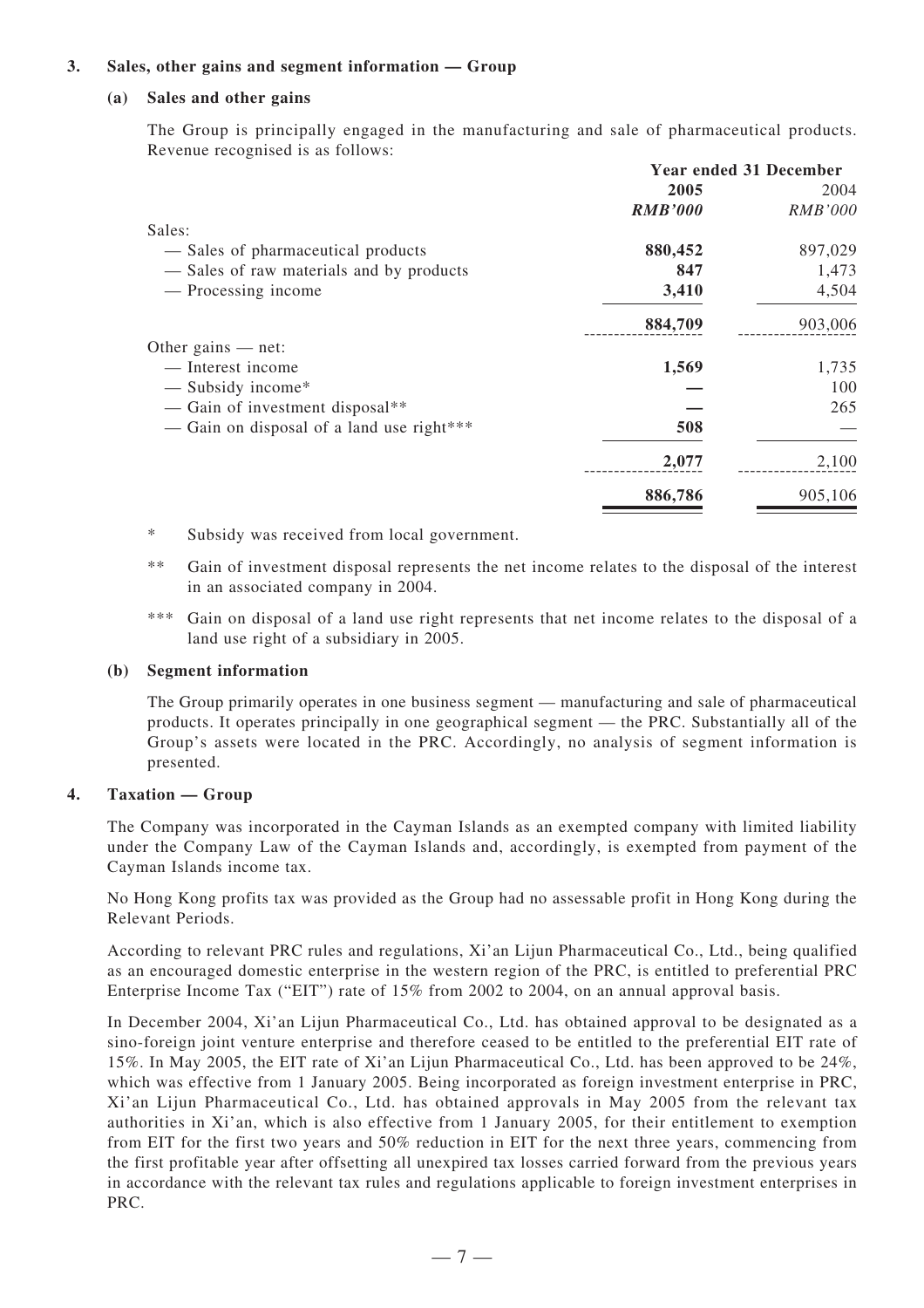Shaanxi Rejoy Hengxintang Pharmaceutical Co., Ltd. is subject to EIT levied at an approved rate of taxable income based on its audited accounts prepared in accordance with the laws and regulations in the PRC. As at 31 December 2005, Shaanxi Rejoy Hengxintang Pharmaceutical Co., Ltd. has accumulated net losses brought forward and has submitted application for its applicable tax rate and is still awaiting approval from tax authority.

The amounts of taxation charged to the income statement represent:

|                          | <b>Year ended 31 December</b> |                |
|--------------------------|-------------------------------|----------------|
|                          | 2005                          | 2004           |
|                          | <b>RMB'000</b>                | <i>RMB'000</i> |
| Current taxation $-$ EIT |                               | 19,808         |
| Deferred taxation        | 15,122                        | 2,523          |
|                          | 15,122                        | 22,331         |
|                          |                               |                |

The taxation on the Group's profit before taxation differs from the theoretical amount that would arise using EIT rate as follows:

|                                                                                                                        | <b>Year ended 31 December</b> |                        |
|------------------------------------------------------------------------------------------------------------------------|-------------------------------|------------------------|
|                                                                                                                        | 2005<br><b>RMB'000</b>        | 2004<br><i>RMB'000</i> |
| Profit before income tax                                                                                               | 131,668                       | 131,392                |
| Weighted average EIT rates in PRC                                                                                      | $24\%$                        | $15\%$                 |
| Tax calculated at the weighted average EIT rate<br>Tax exemption<br>Additional deductible expense allowance granted by | 31,600<br>(28, 259)           | 19,709                 |
| tax authorities<br>Expenses not deductible for tax purposes<br>Effect of change of tax rate for the calculation of     | 345                           | (1,617)<br>3,912       |
| deferred taxation<br>Others                                                                                            | 11,436                        | 327                    |
| Tax charge                                                                                                             | 15,122                        | 22,331                 |

#### **5. Deferred income tax asset — Group**

| <b>Deteriou income can abbee</b><br>$\mathbf{v}$ . $\mathbf{v}$ | As at 31 December |                |
|-----------------------------------------------------------------|-------------------|----------------|
|                                                                 | 2005              | 2004           |
|                                                                 | <b>RMB'000</b>    | <i>RMB'000</i> |
| Deferred tax assets:                                            |                   |                |
| - Deferred tax asset to be recovered after more                 |                   |                |
| than 12 months                                                  | 7,436             | 13,995         |
| - Deferred tax asset to be recovered within 12 months           |                   | 8,563          |
|                                                                 | 7.436             | 22.558         |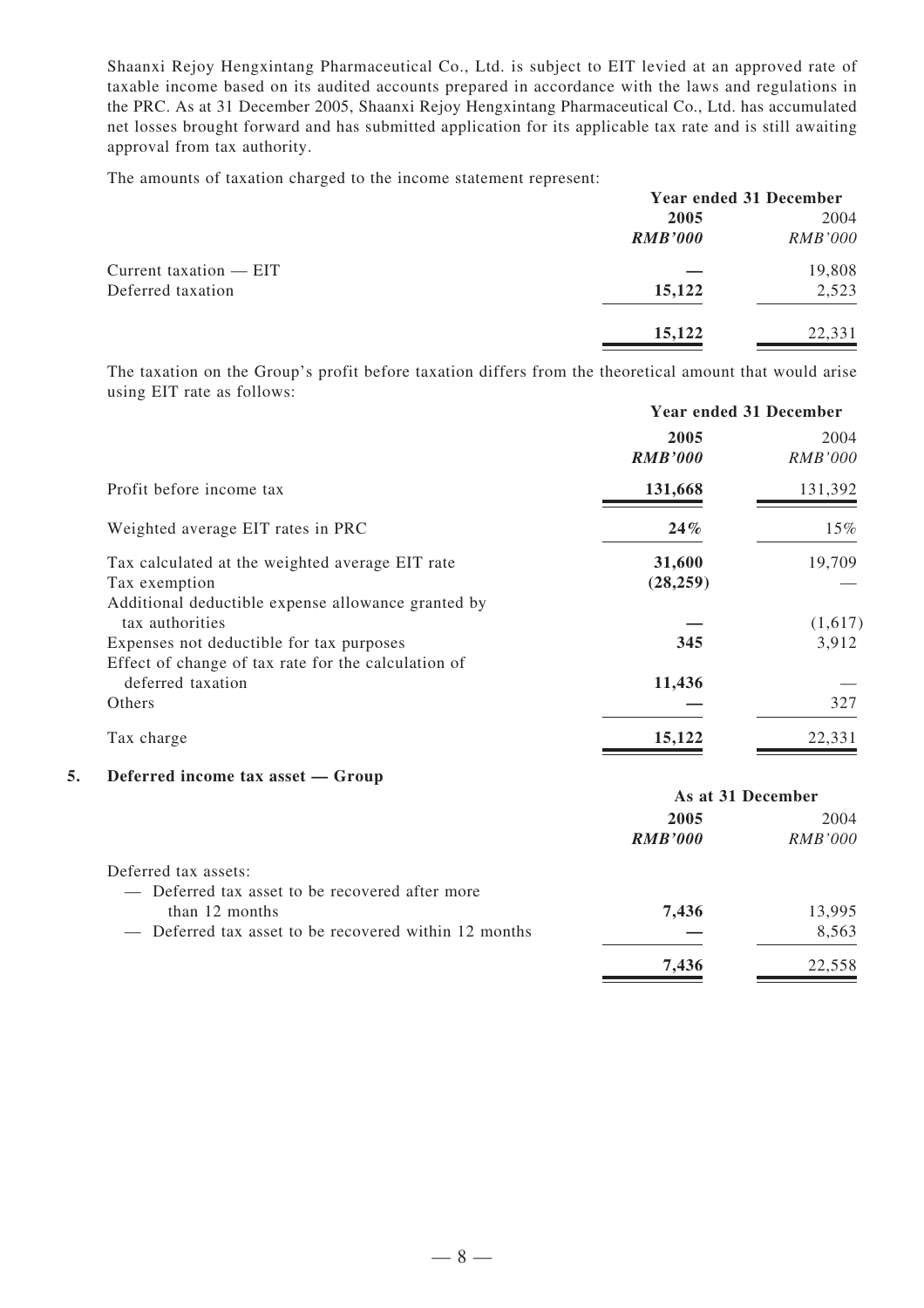The movements in deferred tax assets are as follows:

|                                       | <b>Accrual of</b><br>sales<br>commission<br>and others<br><i>RMB'000</i> | <b>Provisions</b><br>for<br>impairment<br>of trade<br>receivables<br><i>RMB'000</i> | Inventory<br>write-down<br><i>RMB'000</i> | <b>Timing</b><br>difference<br>in expense<br>recognition<br><i>RMB'000</i> | <b>Total</b><br><b>RMB'000</b> |
|---------------------------------------|--------------------------------------------------------------------------|-------------------------------------------------------------------------------------|-------------------------------------------|----------------------------------------------------------------------------|--------------------------------|
| At 1 January 2004                     | 8,622                                                                    | 6,874                                                                               | 2,562                                     | 7,023                                                                      | 25,081                         |
| Recognised in the<br>income statement | (59)                                                                     | 119                                                                                 | (683)                                     | (1,900)                                                                    | (2,523)                        |
| At 31 December 2004                   | 8,563                                                                    | 6,993                                                                               | 1,879                                     | 5,123                                                                      | 22,558                         |
| Recognised in the<br>income statement | (8, 563)                                                                 | (4,086)                                                                             | (708)                                     | (1,765)                                                                    | (15, 122)                      |
| At 31 December 2005                   |                                                                          | 2,907                                                                               | 1,171                                     | 3,358                                                                      | 7,436                          |

#### **6. Dividends**

A dividend in respect of 2005 of HK\$0.16 per share, amounting to a total dividend of RMB48,367,000 is to be proposed at the annual general meeting on 18 April 2006. These financial statements do not reflect this dividend payable.

|                                                 | 2005    | 2004           |
|-------------------------------------------------|---------|----------------|
|                                                 | RMB'000 | <i>RMB'000</i> |
| Proposed final dividend of HK\$0.16 (2004: Nil) |         |                |
| per ordinary share                              | 48,367  |                |

#### **7. Earnings per share — Group**

Basic earnings per share is calculated by dividing the profit attributable to equity holders of the Company of RMB93,311,000 by the weighted average number of 212,426,000 ordinary shares in issue during the year.

The comparative basic earnings per share is calculated by dividing the profit attributable to equity shareholders of the Company of RMB 88,632,000 by an aggregate of 210,000,000 shares, comprising 1 share issued after incorporation of the Company and 209,999,999 shares issued after the Capitalisation Issue as referred to the Prospectus completed, which were deemed to have been in issue since 1 January 2004.

No diluted earnings per share is presented, as the Company has no dilutive potential shares.

#### **8. Trade and bills receivables — Group**

The Group generally required its customers to settle sales invoices within 3 months. Ageing analysis of trade and bills receivables is as follows:

|                                               | As at 31 December |                |
|-----------------------------------------------|-------------------|----------------|
|                                               | 2005              | 2004           |
|                                               | <b>RMB'000</b>    | <i>RMB'000</i> |
| Within 3 months                               | 127,698           | 144,032        |
| 4 to 6 months                                 | 18,525            | 11,172         |
| 7 to 12 months                                | 9,534             | 2,654          |
| 1 to 2 years                                  | 2,204             | 2,774          |
| 2 to 3 years                                  | 2,234             | 3,827          |
| More than 3 years                             | 13,638            | 16,798         |
|                                               | 173,833           | 181,257        |
| Less: Provision for impairment of receivables | (22,507)          | (27, 273)      |
|                                               | 151,326           | 153,984        |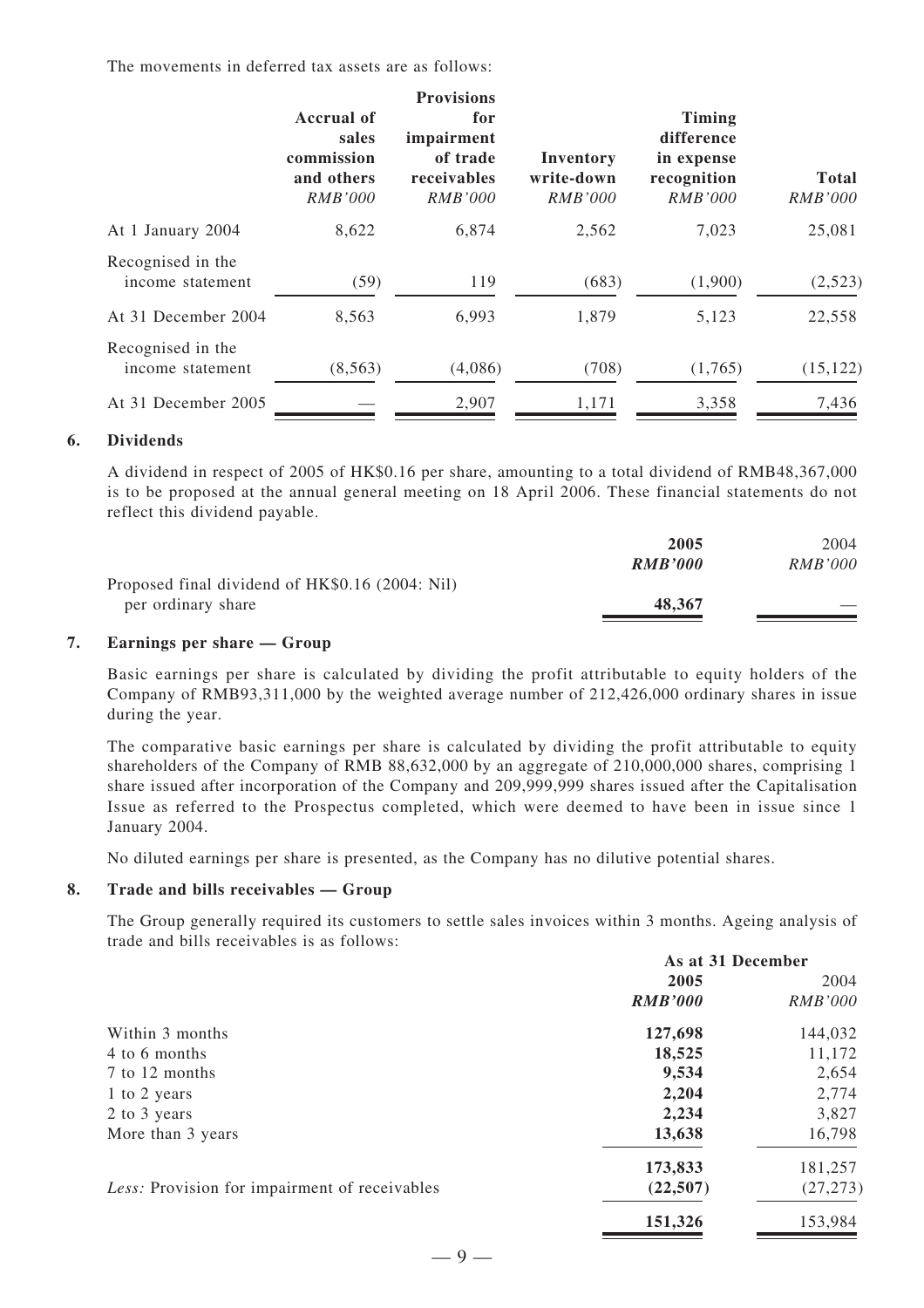The Group has written off approximately RMB982,627 (2004: RMB1,404,000) and written back RMB3,783,620 (2004: Nil) for impairment of its trade receivables during the year ended 31 December 2005. The loss has been included in general and administrative expenses.

There is no concentration of credit risk with respect to trade and bills receivables, as the Group has a large number of customers, nationally dispersed. The carrying amounts of the trade and bills receivables approximate their fair value.

#### **9. Trade and bills payables — Group**

|                  | As at 31 December |                |
|------------------|-------------------|----------------|
|                  | 2005              | 2004           |
|                  | <b>RMB'000</b>    | <b>RMB'000</b> |
| Accounts payable | 56,264            | 48,282         |
| Bills payable    | 4,000             |                |
|                  | 60,264            | 48,282         |

The carrying amounts of the trade and bills payables approximate their fair value.

Ageing analysis of accounts and bills payable at respective balance sheet dates are as follows:

|                   | As at 31 December |                |
|-------------------|-------------------|----------------|
|                   | 2005              | 2004           |
|                   | <b>RMB'000</b>    | <b>RMB'000</b> |
| Within 3 months   | 55,037            | 42,843         |
| 4 to 6 months     | 1,003             | 579            |
| 7 to 12 months    | 897               | 2,323          |
| 1 to 3 years      | 1,709             | 1,112          |
| More than 3 years | 1,618             | 1,425          |
|                   | 60,264            | 48,282         |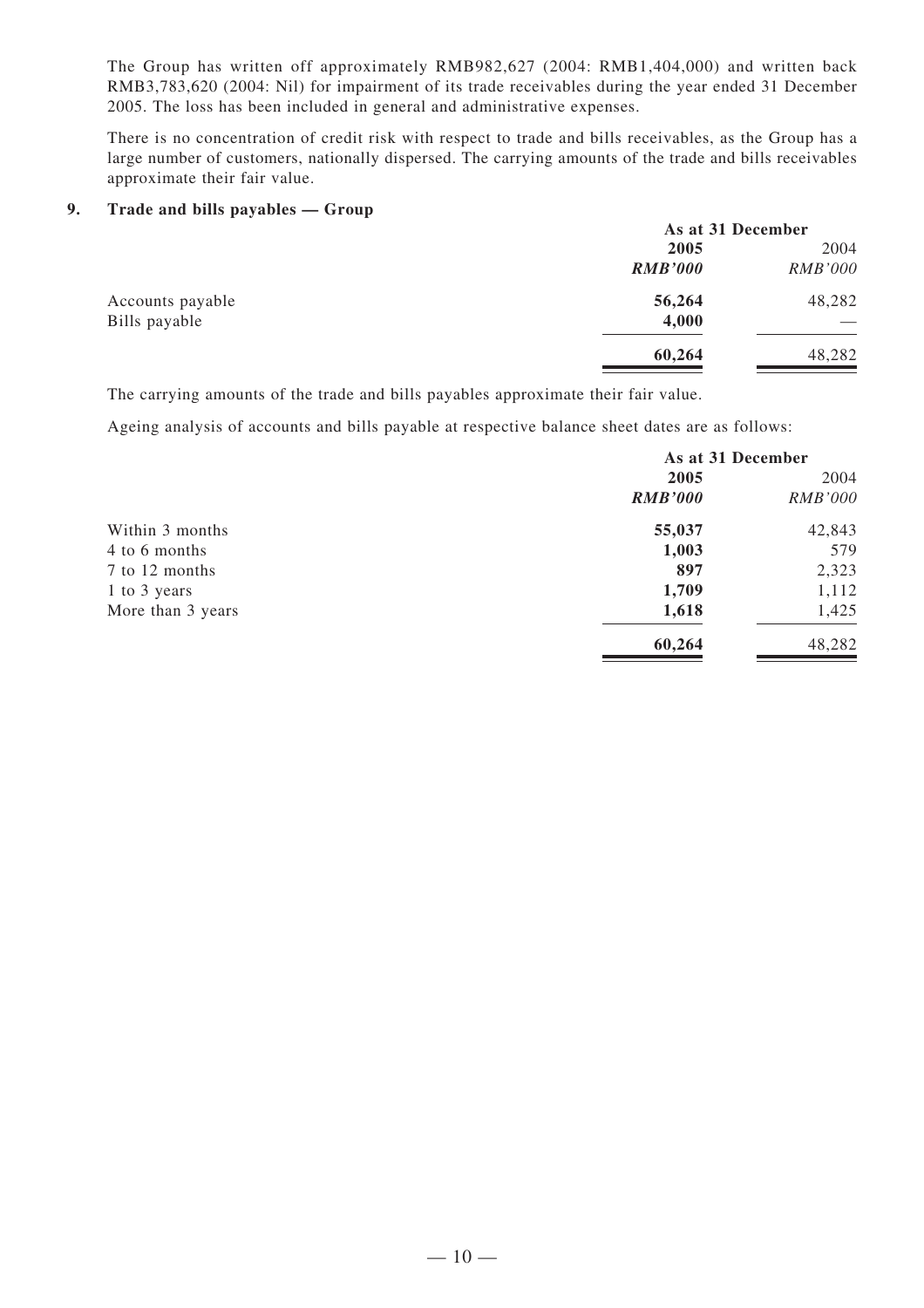### **10. Operating profit — Group**

Operating profit is stated after charging/crediting the following items:

|                                                         | <b>Year ended 31 December</b> |                        |
|---------------------------------------------------------|-------------------------------|------------------------|
|                                                         | 2005<br><b>RMB'000</b>        | 2004<br><b>RMB'000</b> |
|                                                         |                               |                        |
| <b>Crediting</b>                                        |                               |                        |
| Reversal of inventory write-down                        | (2,764)                       | (4, 556)               |
| Reversal of impairment of receivables                   | (3,508)                       |                        |
| Gain on disposal of property, plant and equipment       | (39)                          |                        |
| Charging                                                |                               |                        |
| Cost of inventories                                     | 319,704                       | 309,058                |
| Staff costs including directors' emoluments             |                               |                        |
| — wages and salaries                                    | 66,635                        | 51,893                 |
| - pension costs                                         | 9,912                         | 9,523                  |
| - welfare expenses                                      | 10,861                        | 17,013                 |
| Depreciation of property, plant and equipment           | 35,044                        | 36,398                 |
| Impairment loss of property, plant and equipment        |                               | 865                    |
| Loss on disposal of property, plant and equipment       |                               | 80                     |
| Amortisation of land use rights (charged to general and |                               |                        |
| administrative expenses)                                | 82                            | 133                    |
| Amortisation of goodwill (charged to general and        |                               |                        |
| administrative expenses)                                |                               | 75                     |
| Impairment of goodwill                                  | 601                           |                        |
| Provision for impairment of receivables                 |                               | 1,404                  |
| Operating leases-rental expenses in respect of and      |                               |                        |
| use right in the PRC                                    | 5,461                         | 6,826                  |
| Advertising expenses                                    | 37,781                        | 79,854                 |
| Research and development costs                          | 7,429                         | 6,166                  |
| Auditors' remuneration                                  | 1,768                         | 829                    |

## **CORPORATE REORGANISATION**

The Company was incorporated with limited liability in the Cayman Islands on 28 September 2004. In preparation for the public listing of the shares of the Company ("Shares") on the Stock Exchange of Hong Kong Limited ("Stock Exchange"), the Group underwent a reorganisation and the Company became the holding company of the Group.

## **ISSUE AND LISTING OF SHARES**

The Shares were listed on the Stock Exchange on 20 December 2005 by way of public offer and placing.

Under the public offer and placing, 80,500,000 Shares (including 10,500,000 over-allotment Shares) were issued at the share offer of HK\$2.15 per Share.

## **PURCHASE, SALE OR REDEMPTION OF SECURITIES**

The Company has not redeemed any of its Shares during the year. Neither the Company nor any of its subsidiaries has purchased or sold any of the Company's listed securities during the year.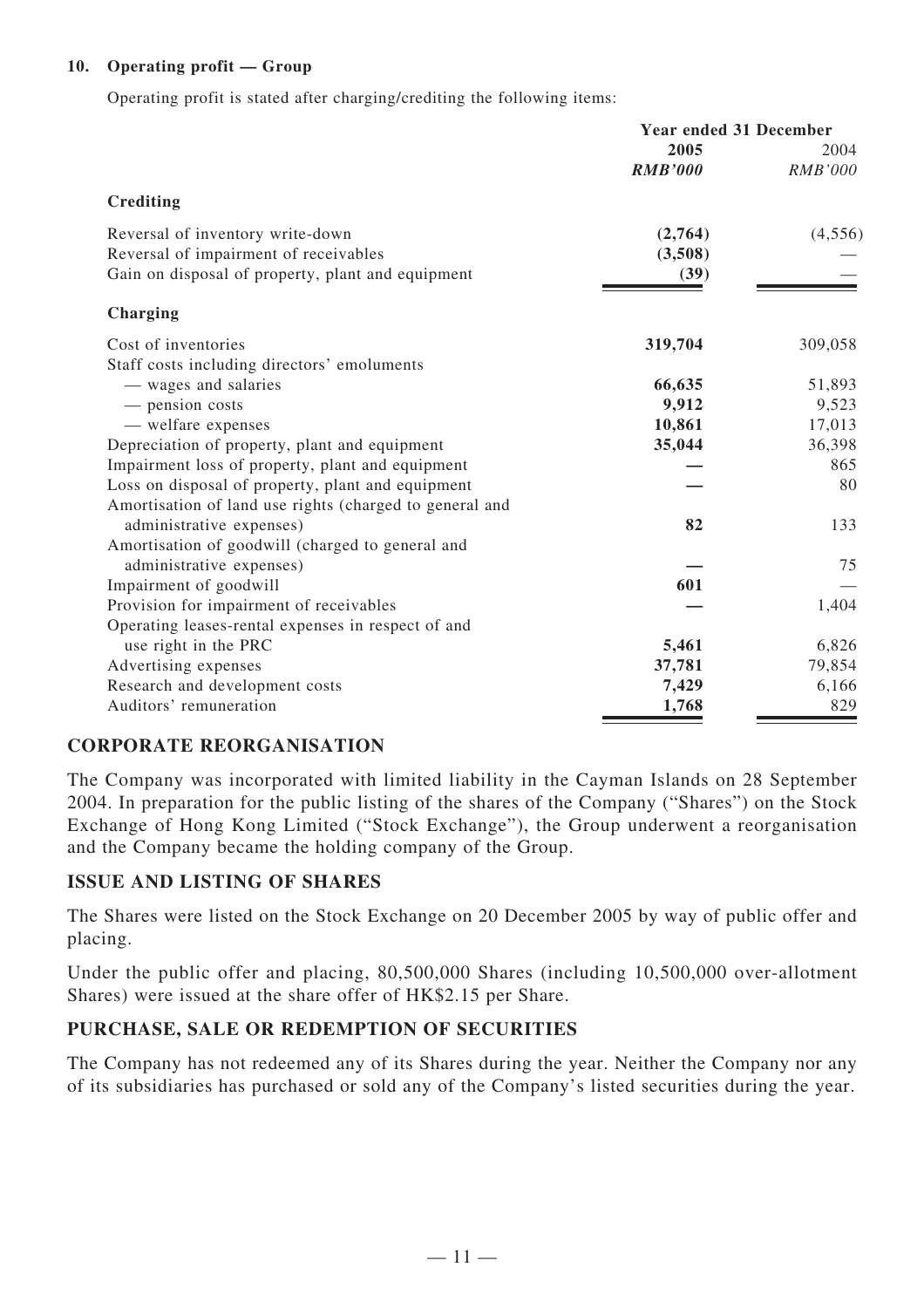## **CODE ON CORPORATE GOVERNANCE PRACTICES**

The Company applied the principles and complied with all requirements of the Code on Corporate Governance Practices ("CG Code") contained in Appendix 14 of the Rules Governing the Listing of Securities on the Stock Exchange ("Listing Rules"), with deviations from code provisions as follows:

- A1.1 due to the Company was listed on the main board of the Stock Exchange on 20 December 2005, only one Board meeting was convened in 2005. At least four regular meetings will be convened each year starting from the year of 2006.
- A4.2 currently, a Director appointed to fill a casual vacancy on the Board holds office only until the next following annual general meeting rather than the next following general meeting, so as to comply with the requirement under Appendix III of the Listing Rules. A special resolution will be proposed in the annual general meeting to be held on 18 April 2006 to amend the articles of association of the Company, since then the relevant requirement under the CG Code will be fully complied.

## **CLOSURE OF REGISTER OF MEMBERS**

The register of members of the Company will be closed from Monday, 10 April 2006 to Thursday, 13 April 2006 (both days inclusive) during which period no transfer of Shares will be effected. In order to qualify for the proposed final dividend and the entitlement to attend and vote at the forthcoming annual general meeting, all transfer documents, accompanied by the relevant share certificates, must be lodged with the Company's branch share registrar and transfer office of the Company in Hong Kong, Computershare Hong Kong Investor Services Limited, at Shops 1712-16, 17th Floor, Hopewell Centre, 183 Queen's Road East, Hong Kong not later than 4:00 p.m. on Friday, 7 April 2006.

## **AUDIT COMMITTEE**

The audit committee of the Company has reviewed the Group's annual results for the year ended 31 December 2005 in conjunction with the Group's external auditors.

The figures in respect of the preliminary announcement of the Group's results for the year ended 31 December 2005 have been agreed by the Group's auditors, PricewaterhouseCoopers, to the amounts set out in the Group's audited consolidated financial statements for the year. The work performed by PricewaterhouseCoopers in this respect did not constitute an assurance engagement in accordance with Hong Kong Standards on Auditing, Hong Kong Standards on Review Engagements or Hong Kong Standards on Assurance Engagements issued by the Hong Kong Institute of Certified Public Accountants and consequently no assurance has been expressed by PricewaterhouseCoopers on the preliminary announcement.

## **PUBLICATION OF FURTHER INFORMATION ON THE STOCK EXCHANGE'S WEBSITE**

The 2005 annual report containing all the information required by the Listing Rules will be published on the Stock Exchange's website in due course.

## **MEMBERS OF THE BOARD**

As at the date of this announcement, the Board comprises Wu Qin, Wu Zhihong, Huang Chao, Xie Yunfeng and Sun Xinglai as executive Directors, Liu Zhiyong as non-executive Director and Qu Jiguang, Leung Chong Shun and Chow Kwok Wai as independent non-executive Directors.